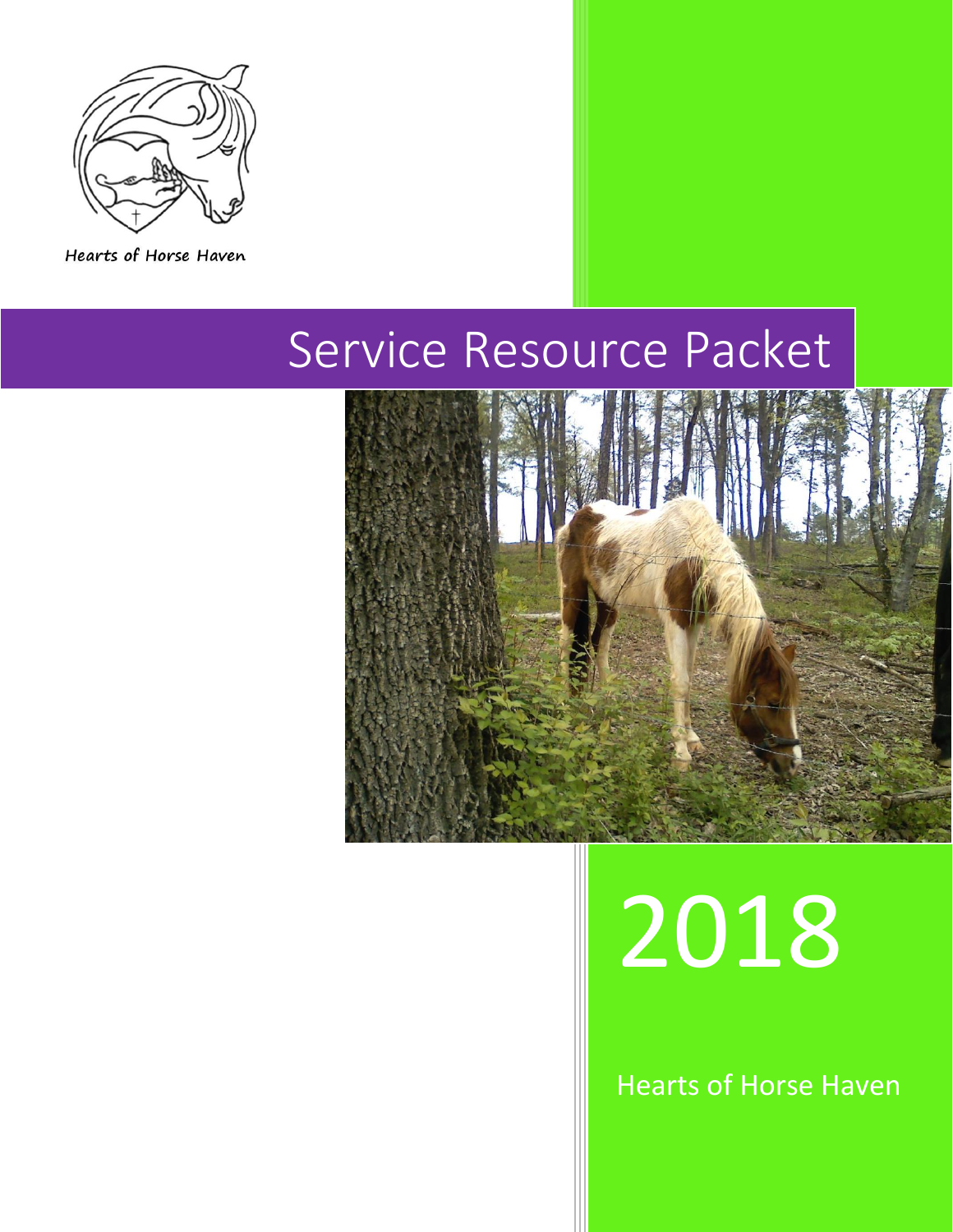#### **Mission Statement:**

To advocate for, educate and give hope to equine across the Volunteer State

Chartered as a 501c(3), Hearts of Horse Haven serves as an equine welfare organization in the Volunteer State with staff members that have over 20 years of experience dealing with equine welfare.

#### **Our purpose is:**

- Help define and provide solutions to problems that address animal welfare within the state.
- Assist legal council with case review and court preparation of animal cruelty cases.
- Offer assistance to equine owners in need.
- Provide solutions to equine owners going through unavoidable emergency type situations.
- Assist county officials with the care of equine that come into their custody.

Through the support from donors and others that agree with our mission we are able to provide these services at no charge.

#### **What we can help with:**

- a) Hearts of Horse Haven has certified equine investigators on our staff and are here to assist and help you build a stronger case when dealing with equine cruelty issues. We have the expertise and experience to help you build a strong case.
- b) Hearts of Horse Haven can provide the experience needed to help work alongside equine owners by providing assistance and education on proper equine care. We are all about working with and not against owners who want to be responsible equine owners.
- c) Hearts of Horse Haven can provide temporary housing for equine removed from owners due to animal abuse. We can also offer temporary housing for equine found running at large. These services are offered to the county at no charge.

**What we ask in return:** If the owners decide to surrender the equine before, during or after confiscation full ownership gets transferred to Hearts of Horse Haven so they can be placed into responsible, new homes under our protection.

**What we do:** During the court proceedings Hearts of Horse Haven will care for and maintain records on each animal to help with your court proceedings. They will be under veterinary care and our investigators are able to testify in court as professionals to help make a stronger case. Hearts of Horse Haven goes over and above to offer our assistance to help the animals we have been called in to assist.

If you have any further questions, or would like for a Hearts of Horse Haven representative to come and meet with your county officials to discuss our services further, please let us know. We also offer training programs to the counties, at no charge, which goes into detail on what constitutes animal abuse, proper equine handling and what to look for when investigating abuse calls. We are here for the counties and the horses.

Nina L. Margetson President/Founder (865) 573-8006 / emergency cell (865) 406-5762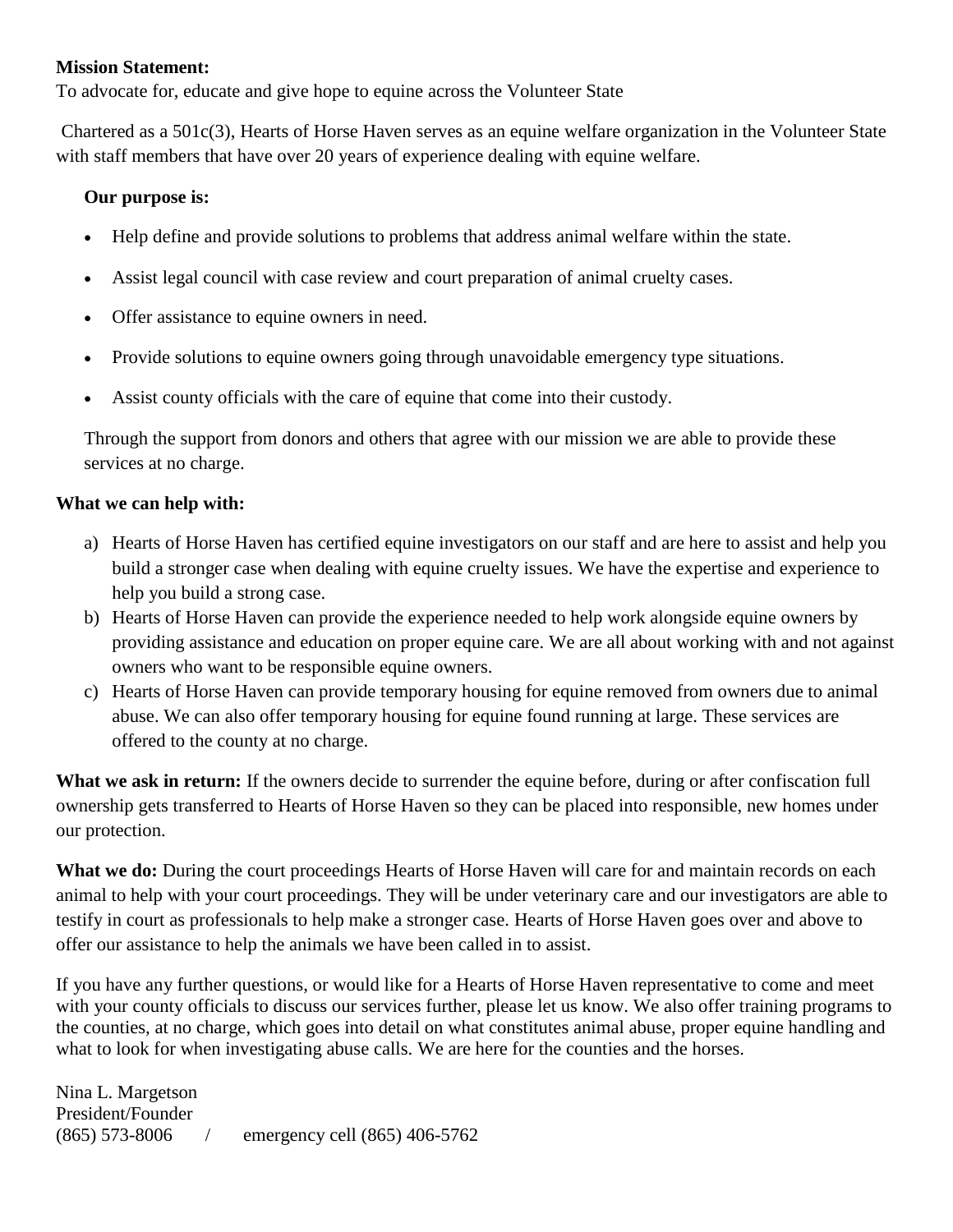### **Custody Transfer**



The below described animal/s are being released into the custody of Hearts of Horse Haven, Inc. Hearts of Horse Haven, Inc. was called upon to provide the necessary humane care needed for the seized animal/s listed below that were removed by legal actions by the proper county officials.

#### **Stipulations:**

- a) in exchange for providing care for the animal/s, the requesting entity for assistance understands they will need to ensure a request from the courts will be made in favor of Hearts of Horse Haven, Inc. to receive the right to a \$147.50.00 per. month "Security Bond" per. horse (TCA 39-14-210) paid by the owners either through the courts or to Hearts of Horse haven directly, and if forfeited, immediate ownership goes to Hearts of Horse Haven, Inc.
- b) that the seized animal/s full ownership be transferred over to Hearts of Horse Haven, Inc. from the courts in the event that the court requires the owner relinquishes ownership rights.
- c) request from the courts for reasonable owner restitutions for care provided by Hearts of Horse Haven, Inc. for monies spent while in their custody. (TCA 39-14-210 (e))

| Animal $#1$ : | Animal $#3$ :  |
|---------------|----------------|
| Animal $#2$   | \nimal $\#4$ : |

*Additional animals may be posted on the back of this document and initialed.* 

#### INDEMNITY / HOLD HARMLESS AGREEMENT

To the fullest extent permitted by law, the undersigned Entity agrees to indemnify and hold Hearts of Horse Haven , Inc., its elected and appointed officers, directors, employees, volunteers, and others working on behalf of Hearts of Horse Haven, Inc., harmless from and against all loss, cost, expense, damage, liability or claims, whether groundless or not, which may be sustained or claimed by any person, persons, or entity, including the damage or destruction of any property, including the loss of use thereof, based on any act or omission, negligent or otherwise, of the Organization/Individual, or anyone acting on its behalf in connection with or incident to the removal or animals at the request of the entity requesting services. The undersigned Entity, at its own cost and expense, defend any such claims and any suit, action, or proceeding which may be commenced thereunder, and the Entity shall pay any and all judgments which may be recovered in any suit, action or proceeding, and any and all expense including, but not limited to, costs, attorney's fees and settlement expenses, which may be incurred therein.

| Reason for removal:<br>(circle all that apply) | seizure /confiscation                                  | transfer of custody | surrender of ownership |  |
|------------------------------------------------|--------------------------------------------------------|---------------------|------------------------|--|
|                                                |                                                        |                     |                        |  |
|                                                |                                                        |                     |                        |  |
|                                                |                                                        |                     |                        |  |
|                                                | Was owner offered the opportunity to surrender? YES NO |                     |                        |  |
|                                                |                                                        |                     |                        |  |
|                                                |                                                        |                     |                        |  |
|                                                |                                                        |                     |                        |  |
|                                                |                                                        | print               |                        |  |
|                                                |                                                        |                     |                        |  |
|                                                |                                                        |                     |                        |  |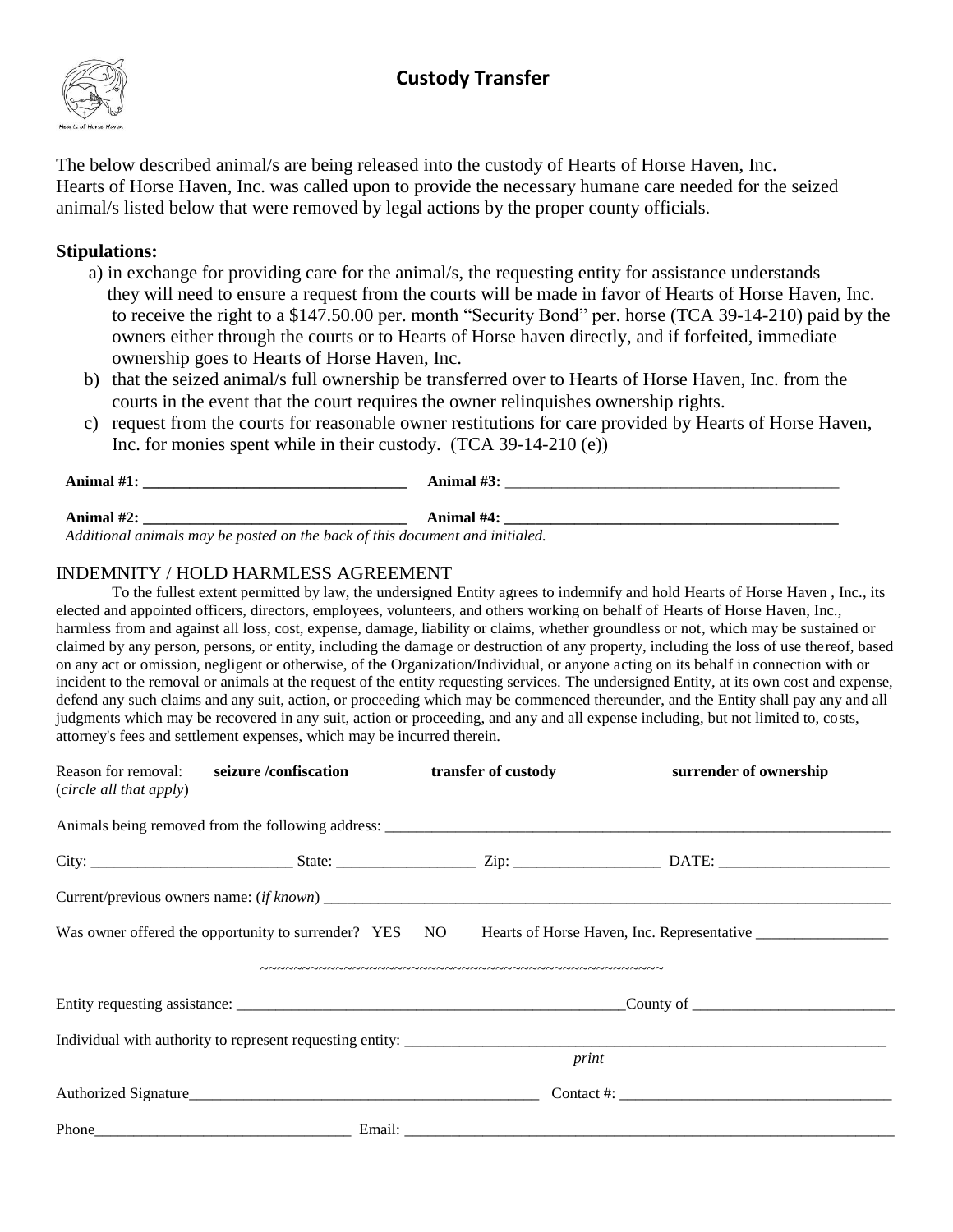The animals removed are being placed into the care of Hearts of Horse Haven, Inc. They were lawfully seized from the defendant to assist the animals, and preserve evidence for prosecution of a case pertaining to animal cruelty. Probable cause to believe that a violation of TCA 39-14-202 has occurred and it is recommended the animals be seized immediately to allow proper care be provided for the animals until such a time as deemed by the courts they be returned or permanently removed.

Entity seizing the animals: **Entity seizing** the animals:

According to TCA 39-14-210(g) a security bond to help with the care of the animals will be requested from the courts during the time they are in custody awaiting a court outcome.

The following formula is used for determining "reasonable expenses" for a security bond: (formula is based on the cost for normal care for an animal already **in good condition**. The final restitution requested from the court at the end of the proceedings may represent a higher amount due to the cost of daily board and any additional medical care required due to the poor condition of the animal on pick-up. It would be reasonable to believe the veterinary care amount will exceed \$100 per horse because of their poor condition while this case is pending.

| 1 - 50 lb bag of feed per week at $$18.00 \times 52$ weeks | \$936 |
|------------------------------------------------------------|-------|
| 15 lbs of hay per day at \$4 per.50lb bale                 | \$480 |
| 4 wormers per year at \$5                                  | \$20  |
| Coggins test once per year                                 | \$25  |
| Dental float once per year                                 | \$60  |
| Farrier every 8 - 10 weeks                                 | \$150 |
| Average veterinary care for 1 year                         | \$100 |
|                                                            |       |

Est. \$1770 per. year

\$147.50 cost of care for **each horse** if paid monthly or \$73.75 twice monthly installments.

The requested, twice monthly security bond asked for will be;

Number of animals  $X $73.75 = $$  security bond twice monthly

Example: 3 horses seized = \$73.75  $X3 = $221.25$  twice monthly = \$442.50 a month. According to TCA 39-14-210 a security bond would be payable within 15 days of bond judgment or owner would automatically forfeits the animals.

\_\_\_\_\_I was explained TCA 39-14-210(g) and understand a security bond will be requested of the courts.

\_\_\_\_\_ I claim full ownership to the above listed animals and have decided to surrender them at this time and understand by doing so, Hearts of Horse Haven will take over the responsibility to see the above listed horse/s receive appropriate care and humane treatment. I understand the above listed horse/s will not be returned into my custody at a later date and this is a permanent surrender of ownership. I further state this surrender agreement was not an offer I received in exchange for non-prosecution at a later date.

I have decided not to accept the offer to surrender any of the above listed animals at this time but understand I have the option to accept the offer at a later date and will only owe full restitution up until that time.

| Owner<br>Sianati. | . .<br>. 11 R T |  |
|-------------------|-----------------|--|
|                   |                 |  |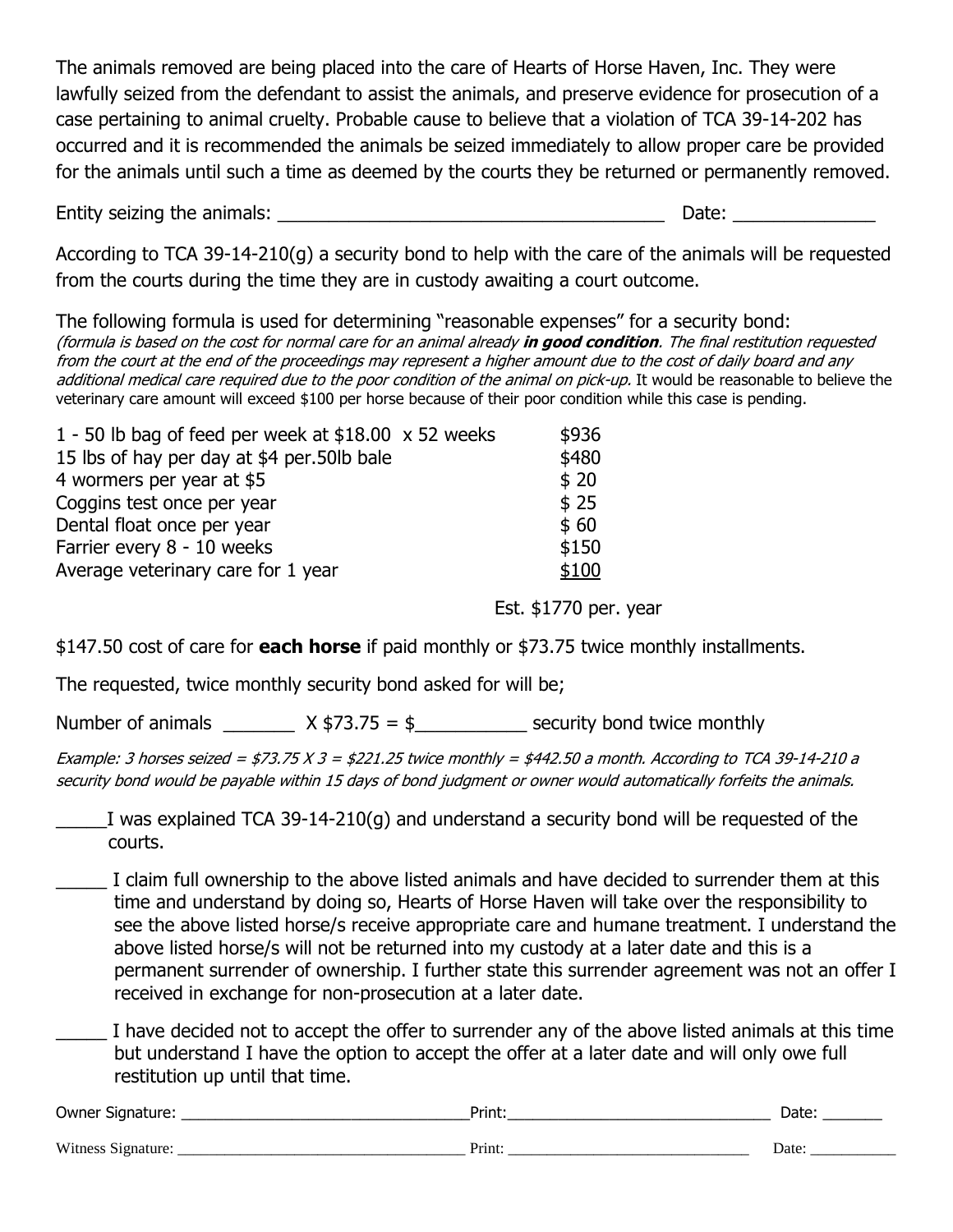#### **TCA 39-14-210**

(e) Any humane society chartered by the state, into whose custody shall lawfully come any animal, shall have a lien on that animal for the reasonable value of the goods and services necessarily rendered by, or at the instance of, the society to that animal.

(f) Upon seizure by law enforcement, custody of any animal victimized under this part shall be placed with any governmental animal control agency, law enforcement agency, or their designee. The governmental animal control agency, law enforcement agency, or their designee shall assist the animal and preserve evidence for prosecution.

 $(g)(1)(A)$  Any governmental animal control agency, law enforcement agency, or their designee into whose custody any animal victimized under this part is placed, may petition the court requesting that the person from whom the animal is seized, or the owner of the seized animal, be ordered to post security.

(B) The security shall be in an amount sufficient to secure payment of all reasonable expenses expected to be incurred by the governmental animal control agency, law enforcement agency, or their designee in caring and providing for the animal pending disposition of the criminal charges.

(C) Reasonable expenses include, but are not necessarily limited to, the estimated costs of veterinary care and treatment for the animal as well as the estimated costs of boarding and otherwise caring for the animal. (D) The amount of security shall be determined by the court after taking into consideration all of the facts and circumstances of the case. If the posting of security is ordered pursuant to this subsection (g), then the governmental animal control agency, law enforcement agency, or their designee may draw from the security the actual costs incurred in caring and providing for the seized animal pending disposition of criminal charges.

**(2) If the person from whom the animal is seized is the owner of the animal and the person has not posted the security ordered pursuant to subdivision (g)(1) within ten (10) business days following the issuance of a security order, the animal shall be deemed to have been abandoned and shall be forfeited to the governmental animal control agency, law enforcement agency, or their designee for disposition in accordance with reasonable practices for the humane treatment of animals.** However, if the person from whom the animal was seized is not the owner of the animal and the person has not posted the court-ordered security within fifteen (15) days, the court shall order the governmental animal control agency, law enforcement agency, or their designee to make all reasonable efforts to determine who the owner of the animal is and to notify the owner of the pending proceeding.

(3) No animal shall be deemed to have been abandoned and forfeited to the governmental animal control agency, law enforcement agency, or their designee until reasonable attempts to determine and notify the owner have been made. If the owner of the animal cannot be located after reasonable efforts or the owner is located and notified but does not post, within ten (10) business days, the court-ordered security plus the costs reasonably incurred by the governmental animal control agency, law enforcement agency, or their designee for housing and caring for the animal since its seizure, the animal shall be deemed to have been abandoned and shall be forfeited to the governmental animal control agency, law enforcement agency, or their designee for disposition in accordance with reasonable practices for the humane treatment of animals.

**(4) Nothing in this subsection (g) shall be construed to prevent the voluntary, permanent relinquishment of any animal by its owner to a governmental animal control agency, law enforcement agency, or their designee in lieu of posting security. The voluntary relinquishment has no effect on the outcome of the criminal charges.**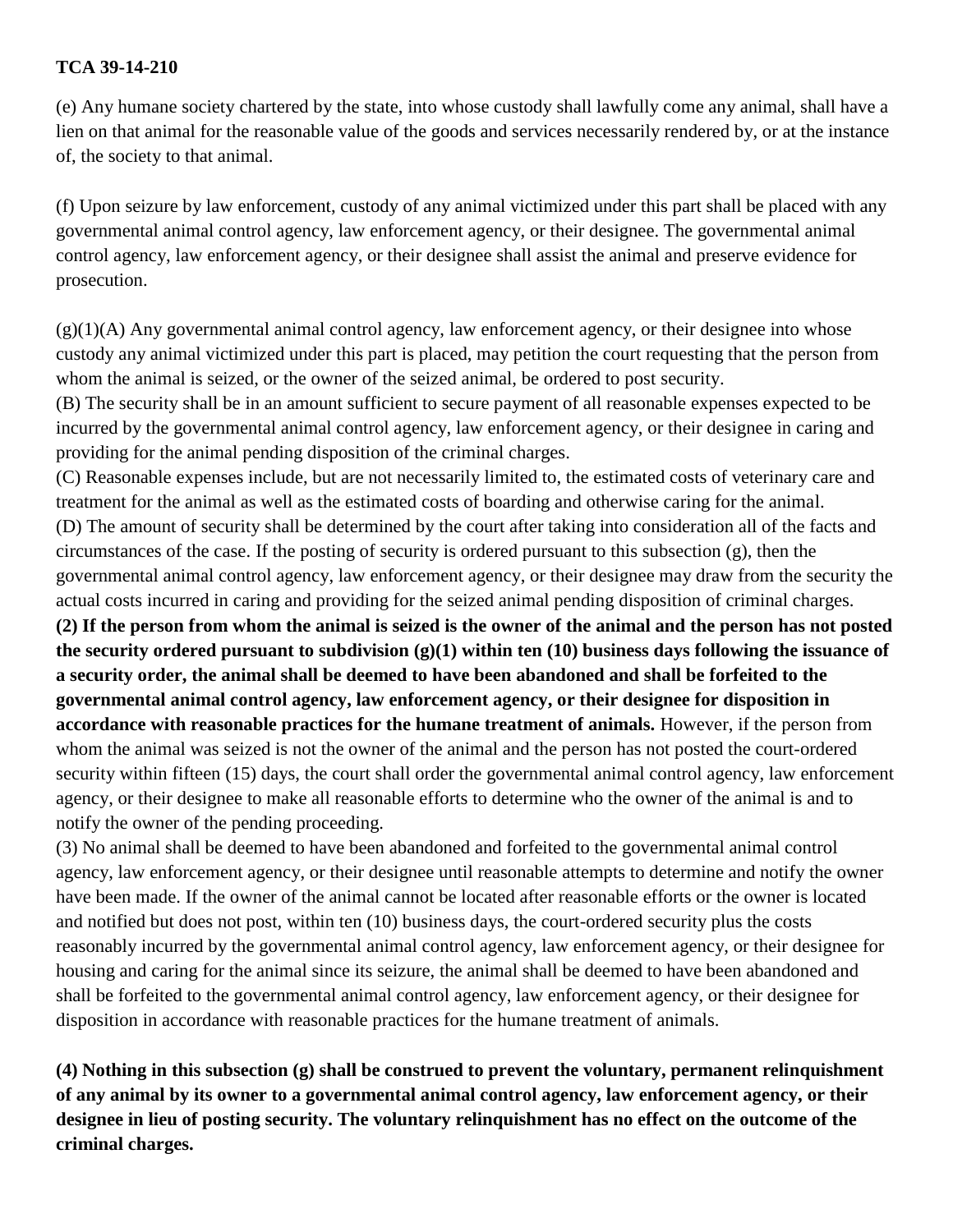Example of Request for Surety Bond

IN THE GENERAL SESSIONS COURT FOR \_\_\_\_\_\_\_\_\_\_\_\_\_\_\_\_\_\_\_ COUNTY

STATE OF TENNESSEE

\_\_\_\_\_\_\_\_\_\_\_\_\_\_\_\_\_\_\_\_\_\_\_\_\_\_\_\_\_

VS. CASE NO. \_\_\_\_\_\_\_\_\_\_\_\_\_\_\_\_

STATE'S REQUEST FOR SECURITY BOND TO BE SET FOR THE CARE OF SEIZED ANIMALS

Comes now the State of Tennessee and would move this Honorable Court to require the Defendant to post a security bond for the care of animals seized as evidence in a pending animal cruelty case. The State relies upon T.C.A. § 39-14-210(g) [copy attached] which provides for Your Honor to require the Defendant to post this security bond within 10 days of the Court's order.

The security is intended to cover "reasonable expenses," including, but not necessarily limited to, "estimated costs of veterinary care and treatment, estimated costs of boarding and otherwise care for the animal." The agency currently housing these animals may draw from this security only actual expenses as they occur and any remaining amount will be returned to the Defendant when the criminal case is resolved. If the Defendant does not pay the ordered security amount within 10 days of issuance, the animals seized are deemed forfeited and abandoned to the care of the State. The Defendant may, at any time while this case is pending, forfeit the animals seized to the care of the State. The security requirement will be lifted for all expenses from that date forward. Neither the payment of the security nor the forfeiture of the animals seized is in any way an admission of wrongdoing or guilt concerning the pending criminal case on the Defendant's part. The two are separate in every way.